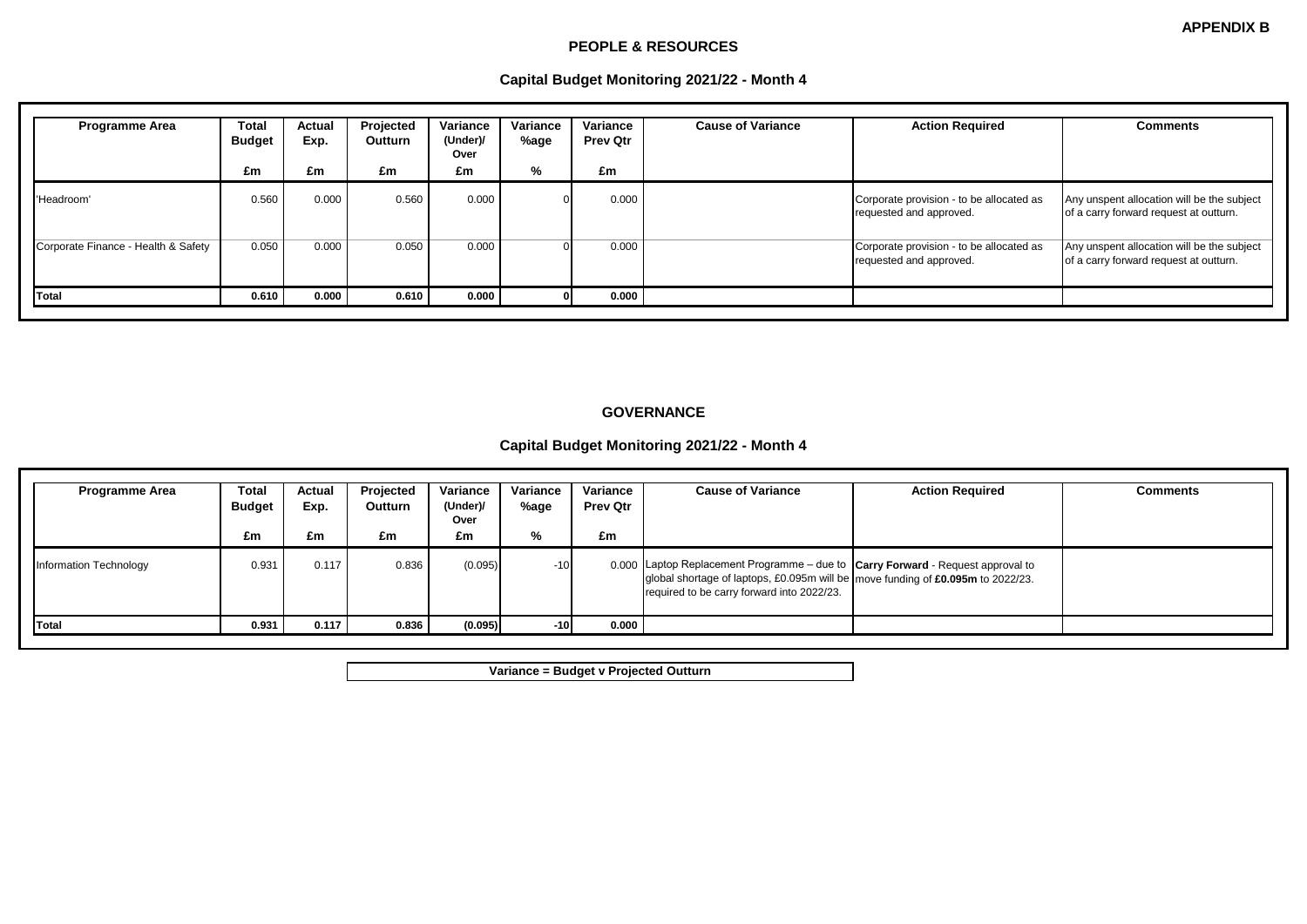### **EDUCATION & YOUTH**

## **Capital Budget Monitoring 2021/22 - Month 4**

| <b>Programme Area</b>    | Total<br><b>Budget</b> | Actual<br>Exp. | Projected<br>Outturn | Variance<br>(Under)/<br>Over | Variance<br>%age | Variance<br><b>Prev Qtr</b> | <b>Cause of Variance</b>                                                                                        | <b>Action Required</b>                                                                       | <b>Comments</b>                                                       |
|--------------------------|------------------------|----------------|----------------------|------------------------------|------------------|-----------------------------|-----------------------------------------------------------------------------------------------------------------|----------------------------------------------------------------------------------------------|-----------------------------------------------------------------------|
|                          | £m                     | £m             | £m                   | £m                           | %                | £m                          |                                                                                                                 |                                                                                              |                                                                       |
| Education - General      | 3.384                  | 0.233          | 3.384                | 0.000                        |                  | 0.000                       |                                                                                                                 |                                                                                              |                                                                       |
| <b>Primary Schools</b>   | 2.480                  | 0.958          | 2.480                | 0.000                        |                  | 0.000                       |                                                                                                                 |                                                                                              |                                                                       |
| Schools Modernisation    | 5.246                  | 4.424          | 5.246                | 0.000                        |                  | 0.000                       |                                                                                                                 |                                                                                              |                                                                       |
| <b>Secondary Schools</b> | 4.491                  | 2.747          | 4.491                | 0.000                        |                  | 0.000                       |                                                                                                                 |                                                                                              |                                                                       |
| <b>Special Education</b> | 0.839                  | 0.007          | 0.839                | 0.000                        |                  |                             | 0.000 £0.200m shortfall on DDA Projects due to<br>significant adaptations on a number of<br>schemes in 2021/22. | It is proposed that the shortfall will be<br>reimbursed from 2022/23 capital<br>allocations. | Request for Cabinet approval found in the<br>main body of the report. |
| Total                    | 16.440                 | 8.369          | 16.440               | 0.000                        |                  | 0.000                       |                                                                                                                 |                                                                                              |                                                                       |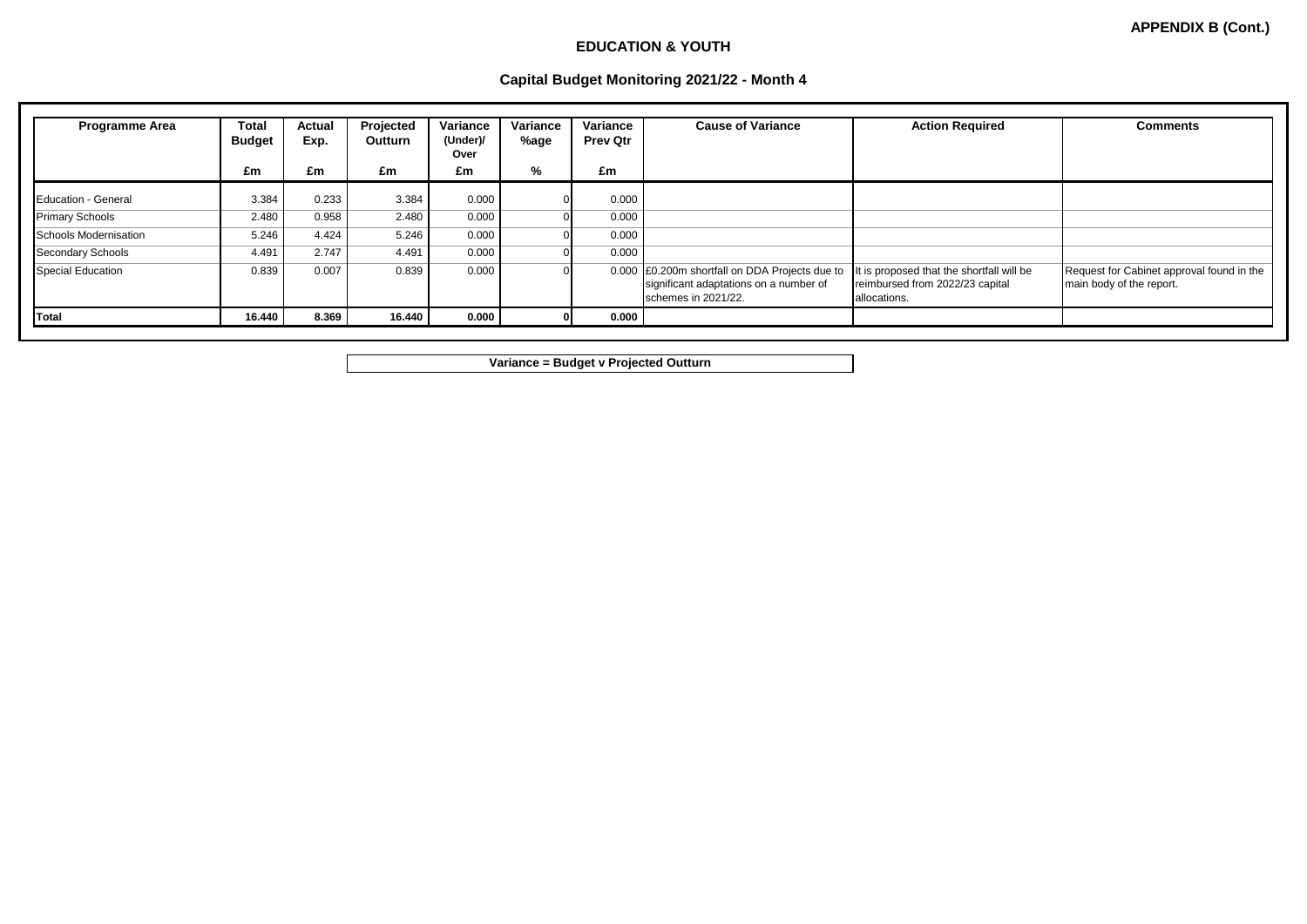## **SOCIAL SERVICES**

## **Capital Budget Monitoring 2021/22 - Month 4**

| <b>Programme Area</b>      | <b>Total</b><br><b>Budget</b> | Actual<br>Exp. | Projected<br><b>Outturn</b> | Variance<br>(Under)/<br>Over | Variance<br>%age | Variance<br><b>Prev Qtr</b> | <b>Cause of Variance</b> | <b>Action Required</b> | <b>Comments</b> |
|----------------------------|-------------------------------|----------------|-----------------------------|------------------------------|------------------|-----------------------------|--------------------------|------------------------|-----------------|
|                            | £m                            | £m             | £m                          | £m                           | %                | £m                          |                          |                        |                 |
| Services to Older People   | 1.162                         | 0.375          | 1.162                       | 0.000                        |                  | 0.000                       |                          |                        |                 |
| <b>Children's Services</b> | 2.007                         | 0.801          | 2.007                       | 0.000                        |                  | 0.000                       |                          |                        |                 |
| Total                      | 3.169                         | 1.175          | 3.169                       | 0.000                        |                  | 0.000                       |                          |                        |                 |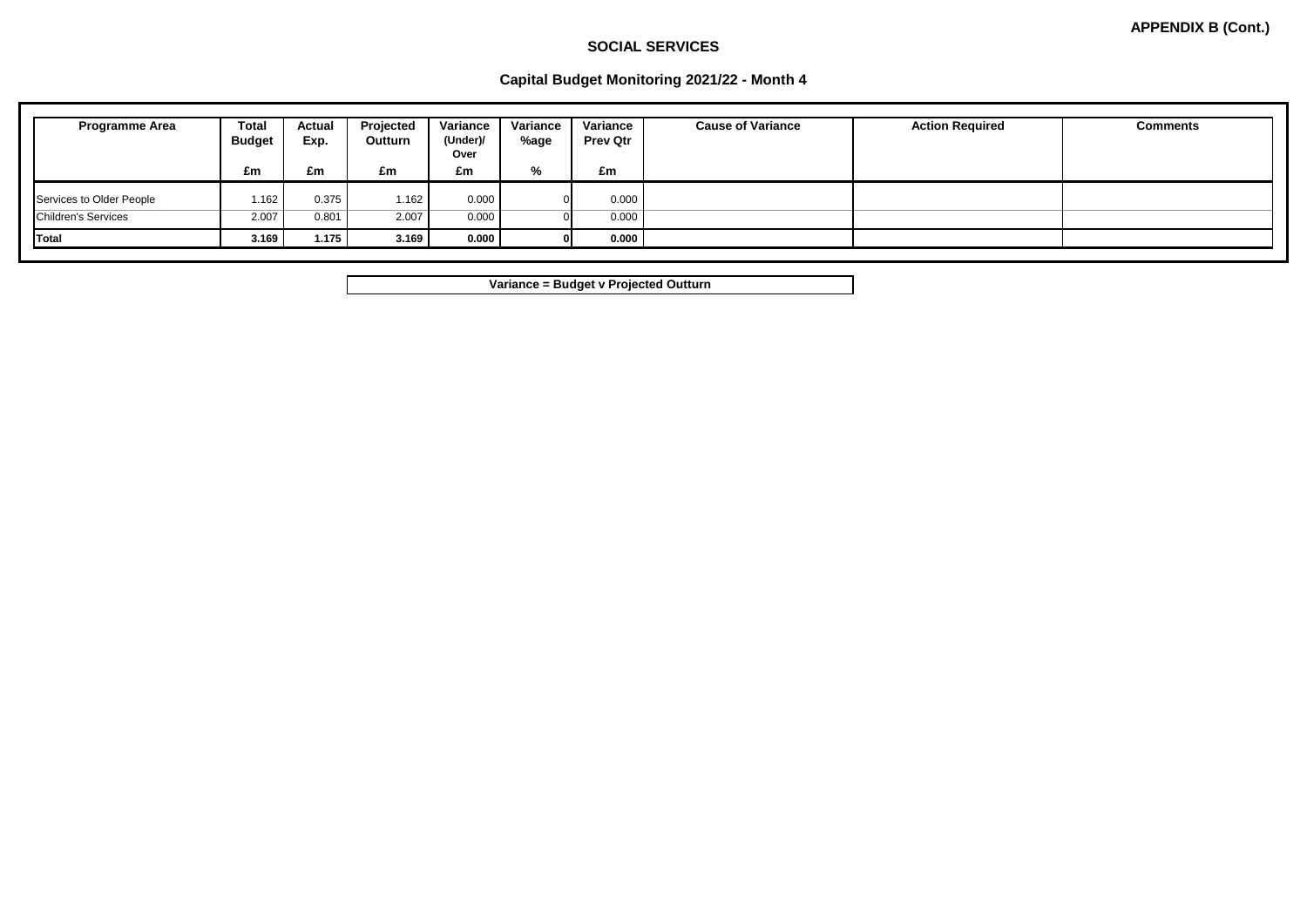## **PLANNING, ENVIRONMENT & ECONOMY**

## **Capital Budget Monitoring 2021/22 - Month 4**

| <b>Programme Area</b>              | Total<br><b>Budget</b> | Actual<br>Exp. | Projected<br>Outturn | Variance<br>(Under)/<br>Over | Variance<br>%age | Variance<br><b>Prev Qtr</b> | <b>Cause of Variance</b>                                                                                                                                                                                                                      | <b>Action Required</b>                                                            | <b>Comments</b>                  |
|------------------------------------|------------------------|----------------|----------------------|------------------------------|------------------|-----------------------------|-----------------------------------------------------------------------------------------------------------------------------------------------------------------------------------------------------------------------------------------------|-----------------------------------------------------------------------------------|----------------------------------|
|                                    | £m                     | £m             | £m                   | £m                           | %                | £m                          |                                                                                                                                                                                                                                               |                                                                                   |                                  |
| <b>Closed Landfill Sites</b>       | 0.250                  | 0.000          | 0.000                | (0.250)                      | $-100$           |                             | 0.000 The project is unlikely to progress in<br>2021/22.                                                                                                                                                                                      | <b>Carry Forward</b> - Request approval to<br>move funding of £0.250m to 2022/23. |                                  |
| Engineering                        | 0.485                  | 0.000          | 0.223                | (0.262)                      | $-54$            |                             | 0.000 Land Drainage projects, £0.160m are<br>unlikely to progress in 2021/22. Awaiting<br>clarification from DCWW on whether and<br>when works at Gadlys Lane will proceed,<br>£0.102m.                                                       | <b>Carry Forward</b> - Request approval to<br>move funding of £0.262m to 2022/23. |                                  |
| <b>Energy Services</b>             | 0.711                  | 0.203          | 0.711                | 0.000                        | 0                | 0.000                       |                                                                                                                                                                                                                                               |                                                                                   |                                  |
| <b>Ranger Services</b>             | 0.018                  | 0.000          | 0.018                | 0.000                        |                  | 0.000                       |                                                                                                                                                                                                                                               |                                                                                   |                                  |
| Townscape Heritage Initiatives     | 0.403                  | 0.197          | 0.343                | (0.060)                      | $-15$            |                             | 0.000 Historic Buildings schemes will not<br>commence until September 2021, resulting   move funding of £0.060m to 2022/23.<br>in a rollover requirement of £0.025m.<br>Retention of £0.035m for works at Bailey<br>Hill required in 2022/23. | <b>Carry Forward</b> - Request approval to                                        |                                  |
| Private Sector Renewal/Improvement | 0.313                  | 0.210          | 0.313                | 0.000                        | n                | 0.000                       |                                                                                                                                                                                                                                               |                                                                                   | Expenditure is driven by demand. |
| Total                              | 2.180                  | 0.609          | 1.608                | (0.572)                      | $-26$            | 0.000                       |                                                                                                                                                                                                                                               |                                                                                   |                                  |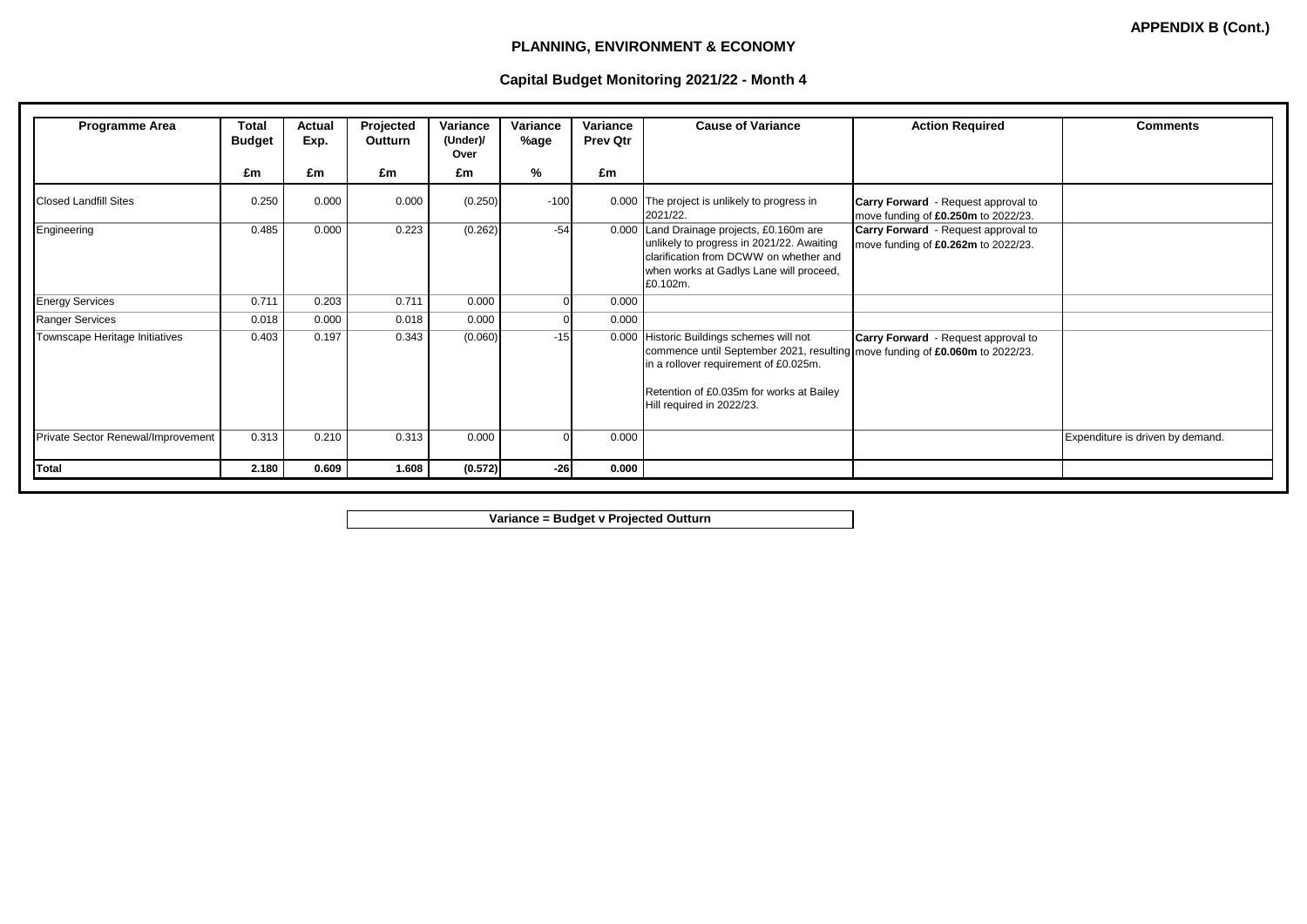### **STREETSCENE & TRANSPORTATION**

# **Capital Budget Monitoring 2021/22 - Month 4**

| <b>Programme Area</b>        | <b>Total</b><br><b>Budget</b> | Actual<br>Exp. | Projected<br>Outturn | Variance<br>(Under)/<br>Over | Variance<br>%age | Variance<br><b>Prev Qtr</b> | <b>Cause of Variance</b>                                                                                                                                                                                                    | <b>Action Required</b>                                                            | <b>Comments</b>                                                                                                             |
|------------------------------|-------------------------------|----------------|----------------------|------------------------------|------------------|-----------------------------|-----------------------------------------------------------------------------------------------------------------------------------------------------------------------------------------------------------------------------|-----------------------------------------------------------------------------------|-----------------------------------------------------------------------------------------------------------------------------|
|                              | £m                            | £m             | £m                   | £m                           | %                | £m                          |                                                                                                                                                                                                                             |                                                                                   |                                                                                                                             |
| <b>Waste Services</b>        | 4.196                         | 0.606          | 2.266                | (1.930)                      | $-46$            |                             | 0.000 Works to progress into 2022/23 for the<br>Waste Transfer Station at Standard Yard<br>Industrial Estate, as a result of planning<br>delays due to the pandemic.                                                        | <b>Carry Forward</b> - Request approval to<br>move funding of £1.930m to 2022/23. | Saving identified of £0.400m in relation to<br>Greenfield Waste Transfer Station<br>following successful grant application. |
| Cemeteries                   | 0.265                         | 0.001          | 0.265                | 0.000                        | O                | 0.000                       |                                                                                                                                                                                                                             |                                                                                   |                                                                                                                             |
| Highways                     | 3.012                         | 0.708          | 3.012                | 0.000                        | U                | 0.000                       |                                                                                                                                                                                                                             |                                                                                   |                                                                                                                             |
| <b>Local Transport Grant</b> | 10.915                        | 4.926          | 10.915               | 0.000                        |                  | 0.000                       |                                                                                                                                                                                                                             |                                                                                   |                                                                                                                             |
| Solar Farms                  | 0.046                         | 0.000          | 0.000                | (0.046)                      | $-100$           |                             | 0.000 Works to take place in 2022/23 for the<br>installation of Solar PV at Standard Waste<br>Transfer Station, to ensure site is energy<br>neutral. This is a requirement as part wider<br>improvement scheme at the site. | <b>Carry Forward</b> - Request approval to<br>move funding of £0.046m to 2022/23. |                                                                                                                             |
| <b>Total</b>                 | 18.434                        | 6.241          | 16.458               | (1.976)                      | $-11$            | 0.000                       |                                                                                                                                                                                                                             |                                                                                   |                                                                                                                             |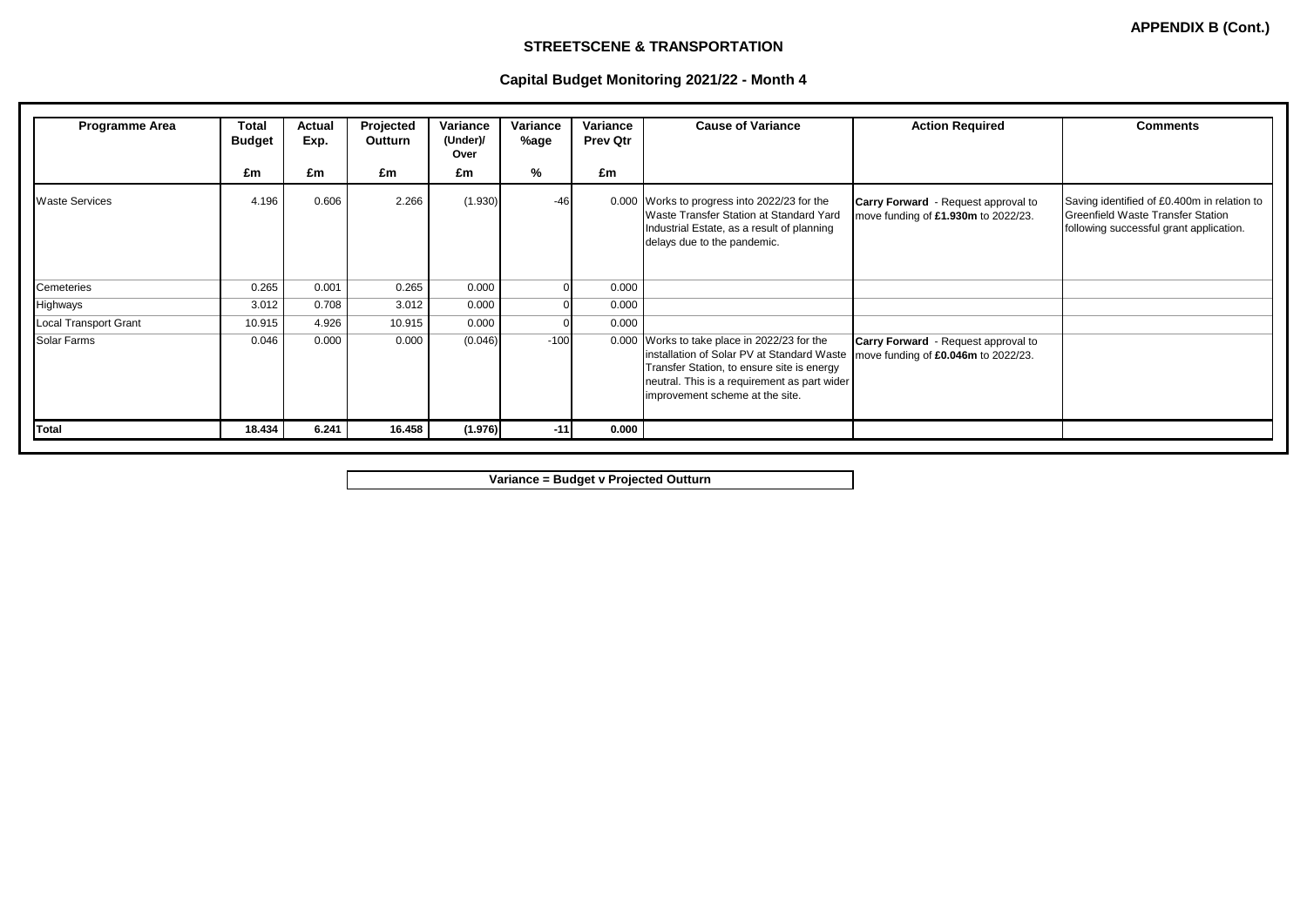#### **STRATEGIC PROGRAMMES**

|  | Capital Budget Monitoring 2021/22 - Month 4 |
|--|---------------------------------------------|
|  |                                             |

| <b>Programme Area</b> | Total<br><b>Budget</b> | Actual<br>Exp. | Projected<br><b>Outturn</b> | Variance<br>(Under)/<br>Over | Variance<br>%age | Variance<br><b>Prev Qtr</b> | <b>Cause of Variance</b>                                                                                                                                                                                                                       | <b>Action Required</b>                     | <b>Comments</b> |
|-----------------------|------------------------|----------------|-----------------------------|------------------------------|------------------|-----------------------------|------------------------------------------------------------------------------------------------------------------------------------------------------------------------------------------------------------------------------------------------|--------------------------------------------|-----------------|
|                       | £m                     | £m             | £m                          | £m                           | %                | £m                          |                                                                                                                                                                                                                                                |                                            |                 |
| Leisure Centres       | 0.357                  | 0.004          | 0.357                       | 0.000                        |                  | 0.000                       |                                                                                                                                                                                                                                                |                                            |                 |
| <b>Play Areas</b>     | 0.550                  | 0.034          | 0.550                       | 0.000                        |                  | 0.000                       |                                                                                                                                                                                                                                                |                                            |                 |
| Libraries             | 0.009                  | 0.000          | 0.009                       | 0.000                        |                  | 0.000                       |                                                                                                                                                                                                                                                |                                            |                 |
| <b>Theatr Clwyd</b>   | 2.259                  | 1.058          | 1.300                       | (0.959)                      | $-42$            |                             | 0.000 Project currently at the final design and<br>technical stage, which is grant funded. The   move funding of £0.959m to 2022/23.<br>carry forward request relates to the<br>construction stage of the works due to<br>commence in 2022/23. | <b>Carry Forward</b> - Request approval to |                 |
| Total                 | 3.175                  | 1.097          | 2.216                       | (0.959)                      | $-30$            | 0.000                       |                                                                                                                                                                                                                                                |                                            |                 |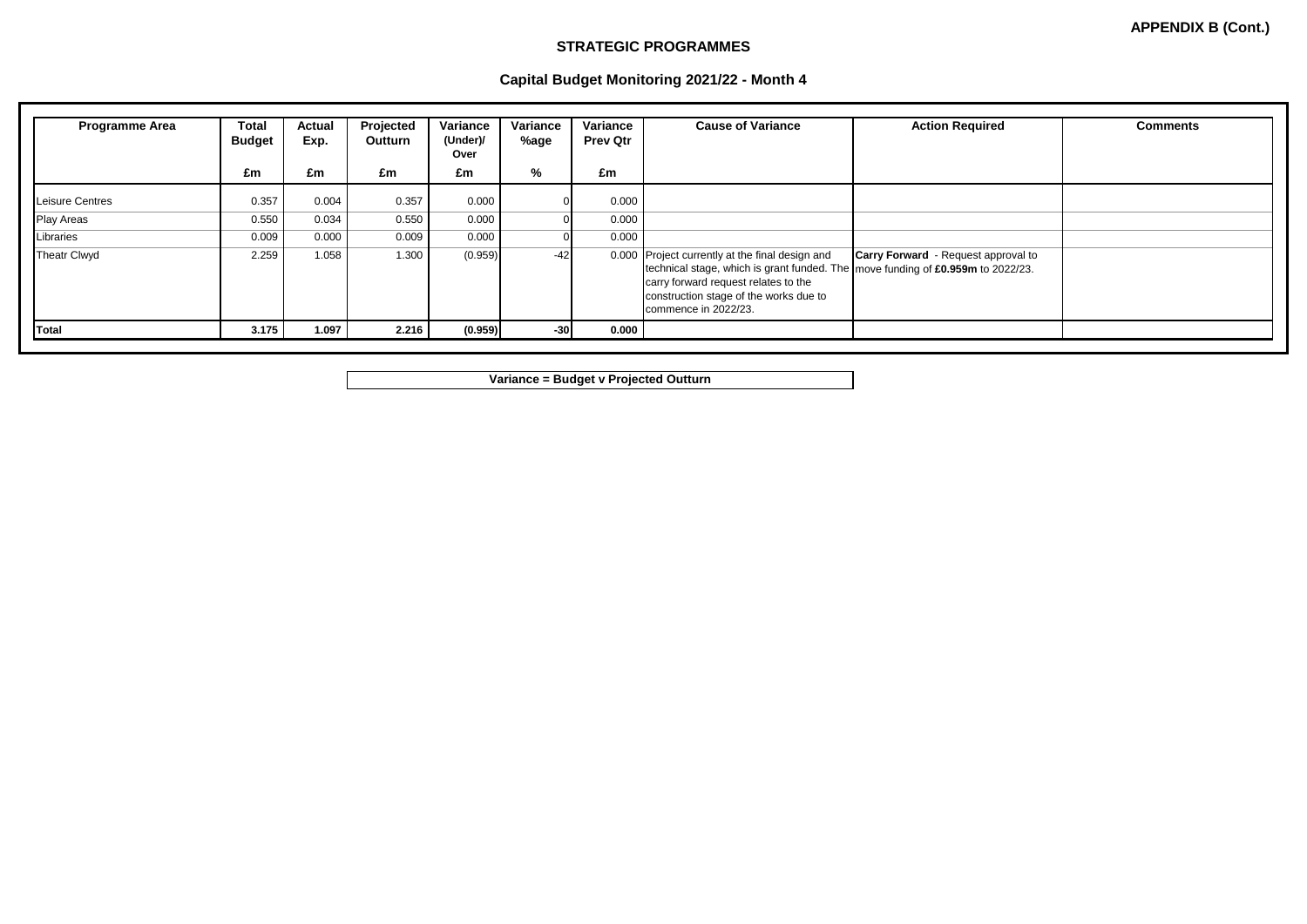### **HOUSING & ASSETS**

## **Capital Budget Monitoring 2021/22 - Month 4**

| <b>Programme Area</b>             | Total<br><b>Budget</b><br>£m | Actual<br>Exp.<br>£m | Projected<br>Outturn<br>£m | Variance<br>(Under)/<br>Over<br>£m | Variance<br>%age<br>% | Variance<br><b>Prev Qtr</b><br>£m | <b>Cause of Variance</b>                                             | <b>Action Required</b>                                                            | <b>Comments</b>                                                                                                                                                                                                                                                                |
|-----------------------------------|------------------------------|----------------------|----------------------------|------------------------------------|-----------------------|-----------------------------------|----------------------------------------------------------------------|-----------------------------------------------------------------------------------|--------------------------------------------------------------------------------------------------------------------------------------------------------------------------------------------------------------------------------------------------------------------------------|
| Administrative Buildings          | 1.068                        | 0.055                | 1.068                      | 0.000                              |                       | 0.000                             |                                                                      |                                                                                   |                                                                                                                                                                                                                                                                                |
| <b>Community Asset Transfers</b>  | 0.697                        | 0.000                | 0.000                      | (0.697)                            | $-100$                |                                   | 0.000 Expenditure is incurred as and when<br>schemes are signed off. | <b>Carry Forward</b> - Request approval to<br>move funding of £0.697m to 2022/23. |                                                                                                                                                                                                                                                                                |
| Affordable Housing                | 0.582                        | 0.582                | 0.582                      | 0.000                              | $\Omega$              | 0.000                             |                                                                      |                                                                                   | Works on various sites are ongoing. Funds<br>are drawn down as expenditure is incurred.                                                                                                                                                                                        |
| <b>Disabled Facilities Grants</b> | 2.630                        | 0.335                | 2.630                      | 0.000                              | $\Omega$              | 0.000                             |                                                                      | <b>Ongoing Monitoring</b>                                                         | DFG spend is customer driven and volatile.<br>The service is currently undergoing a re-<br>design. This in combination with supply<br>chain issues has resulted in works being<br>delayed, meaning there is potential for a<br>variance and a future carry forward<br>request. |
| <b>Total</b>                      | 4.977                        | 0.972                | 4.280                      | (0.697)                            | $-14$                 | 0.000                             |                                                                      |                                                                                   |                                                                                                                                                                                                                                                                                |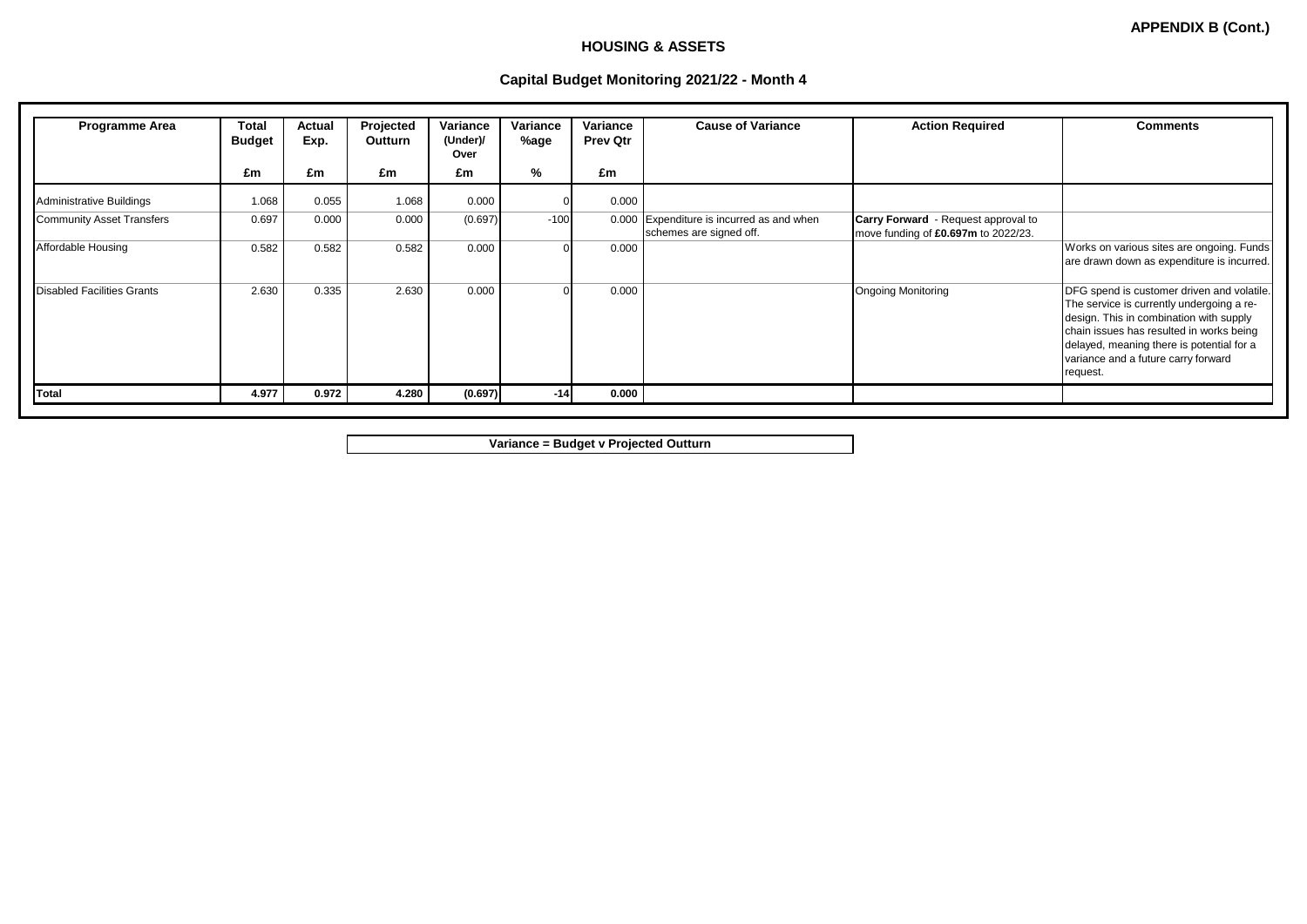### **HOUSING REVENUE ACCOUNT**

# **Capital Budget Monitoring 2021/22 - Month 4**

| <b>Programme Area</b>         | Total<br><b>Budget</b> | Actual<br>Exp. | Projected<br>Outturn | Variance<br>(Under)/<br>Over | Variance<br>%age | Variance<br><b>Prev Qtr</b> | <b>Cause of Variance</b>                                                                                                                          | <b>Action Required</b> | <b>Comments</b> |
|-------------------------------|------------------------|----------------|----------------------|------------------------------|------------------|-----------------------------|---------------------------------------------------------------------------------------------------------------------------------------------------|------------------------|-----------------|
|                               | £m                     | £m             | £m                   | £m                           | %                | £m                          |                                                                                                                                                   |                        |                 |
| <b>Disabled Adaptations</b>   | 0.850                  | 0.163          | 0.850                | 0.000                        | n                | 0.000                       |                                                                                                                                                   |                        |                 |
| Energy Services               | 0.510                  | 1.027          | 0.960                | 0.450                        | 88               |                             | 0.000 Energy spend above budget allocation will<br>be met through income generated from the<br>feeding tariffs and potential WHQS<br>underspends. |                        |                 |
| Major Works                   | 0.726                  | 0.116          | 0.726                | 0.000                        | 0                | 0.000                       |                                                                                                                                                   |                        |                 |
| <b>Accelerated Programmes</b> | 0.561                  | 0.159          | 0.561                | 0.000                        | $\Omega$         | 0.000                       |                                                                                                                                                   |                        |                 |
| <b>WHQS Improvements</b>      | 16.530                 | 5.265          | 16.080               | (0.450)                      | $-3$             |                             | 0.000 Potential WHQS underspend to be utilised<br>within Energy Services.                                                                         |                        |                 |
| Modernisation / Improvements  | 1.342                  | 0.000          | 1.342                | 0.000                        | 0                |                             |                                                                                                                                                   |                        |                 |
| <b>SHARP</b>                  | 6.701                  | 0.045          | 6.701                | 0.000                        | $\Omega$         | 0.000                       |                                                                                                                                                   |                        |                 |
| Total                         | 27.220                 | 6.775          | 27.220               | (0.000)                      | -0               | 0.000                       |                                                                                                                                                   |                        |                 |